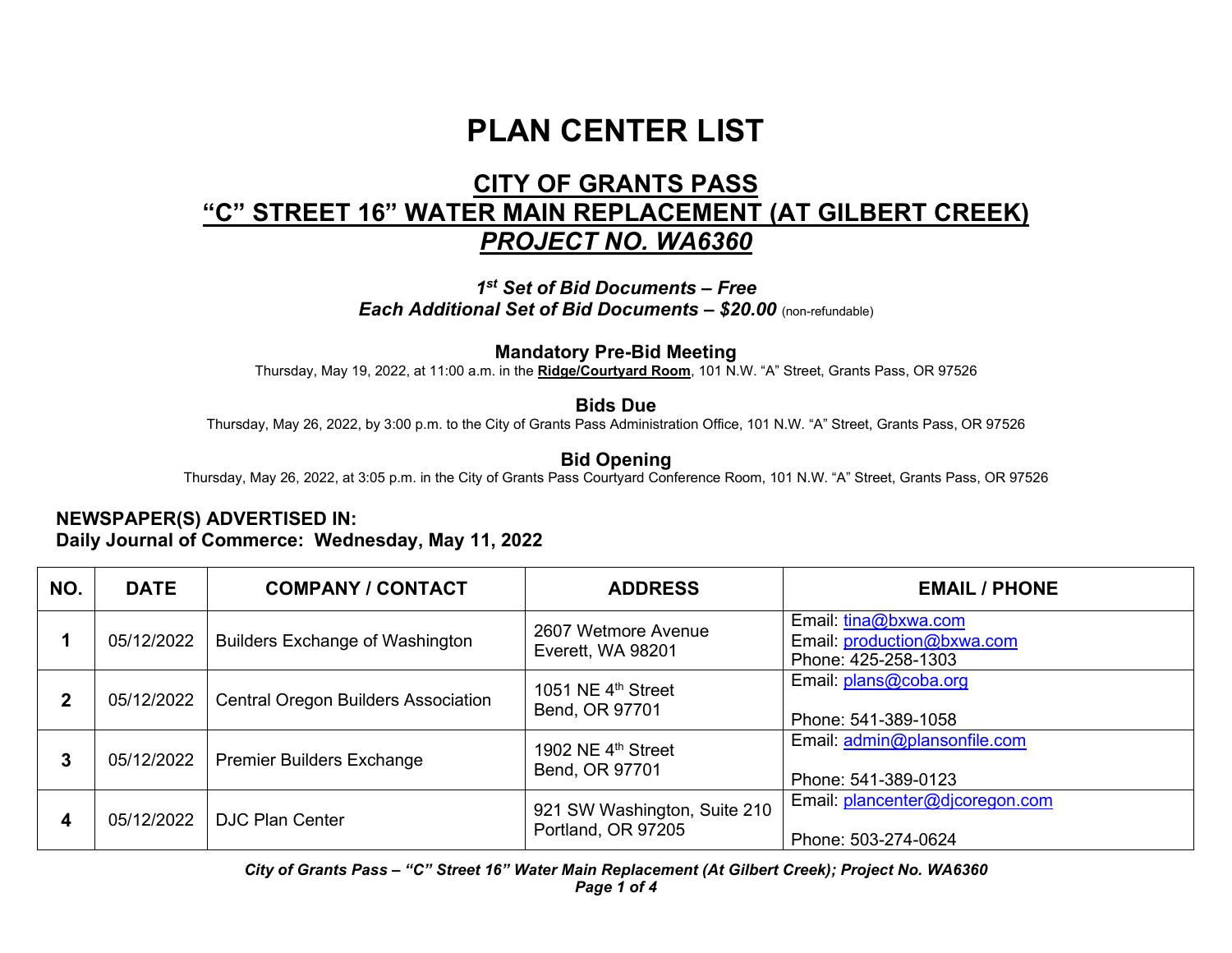| NO. | <b>DATE</b> | <b>COMPANY / CONTACT</b>                                | <b>ADDRESS</b>                                         | <b>EMAIL / PHONE</b>                                              |
|-----|-------------|---------------------------------------------------------|--------------------------------------------------------|-------------------------------------------------------------------|
| 5   | 05/12/2022  | Douglas County Plan Center                              | 3076 NE Diamond Lake Blvd.<br>Roseburg, OR 97470       | Email: dcplancenter@aasurveying.com<br>Phone: 541-440-9030        |
| 6   | 05/12/2022  | <b>Eugene Builders Exchange</b>                         | 2460 West 11 <sup>th</sup> Ave<br>Eugene, OR 97402     | Email: projects@ebe.org<br>Phone: 541-484-5331                    |
| 7   | 05/12/2022  | <b>ISQFT Plan Room c/o Cascade</b><br>Attn: Steve Olson | 235 9 <sup>th</sup> Avenue, North<br>Seattle, WA 98109 | Email: isqftmr@gmail.com<br>Phone: 800-364-2059 EXT: 7077         |
| 8   | 05/12/2022  | <b>Medford Builders Exchange</b>                        | 2230 Crater Lake Ave<br>Medford, OR 97504              | Email: planroom@medfordbuilders.com<br>Phone: 541-773-5327        |
| 9   | 05/12/2022  | Oregon Contractor Plan Center                           | <b>PO Box 477</b><br>Clackamas, OR 97015               | Email: brie@contractorplancenter.com<br>Phone: 877-448-2614       |
| 10  | 05/12/2022  | Salem Contractor Exchange                               | PO Box 12065<br>Salem, OR 97309                        | Email: janai@sceonline.org<br>Phone: 503-362-7957                 |
| 11  | 05/12/2022  | Spokane Regional Plan Center                            | 209 N. Havana Street<br>Spokane, WA 99202              | Email: projectinfo@plancenter.net<br>Phone: 509-328-9600          |
| 12  | 05/12/2022  | <b>Tri-City Construction Council</b>                    | 20 E. Kennewick Avenue<br>Kennewick, WA 99336          | Email: bidinfo@tcplancenter.com<br>Phone: 509-582-7424            |
| 13  | 05/12/2022  | <b>Construct Connect Attn: Natasia Pardo</b>            | 3825 Edwards Road Ste, 800<br>Cincinnati, OH. 45209    | Email: Natashia.Pardo@constructconnect.com<br>Phone: 513-458-8535 |
| 14  |             |                                                         |                                                        | Email:<br>Phone:                                                  |
| 15  |             |                                                         |                                                        | Email:<br>Phone:                                                  |

*City of Grants Pass – "C" Street 16" Water Main Replacement (At Gilbert Creek); Project No. WA6360 Page 2 of 4*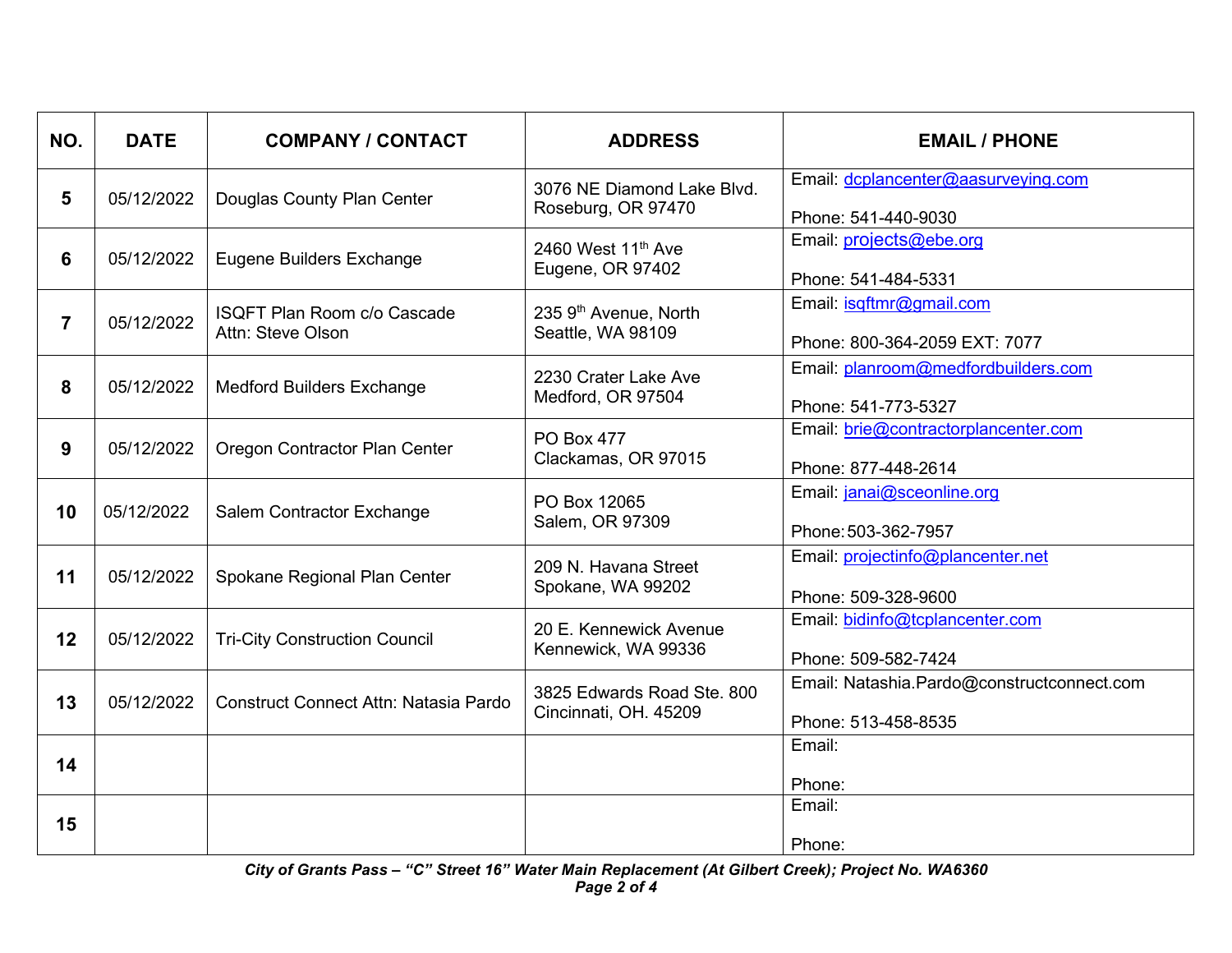| NO. | <b>DATE</b> | <b>COMPANY / CONTACT</b> | <b>ADDRESS</b> | <b>EMAIL / PHONE</b> |
|-----|-------------|--------------------------|----------------|----------------------|
| 16  |             |                          |                | Email:               |
|     |             |                          |                | Phone:               |
| 17  |             |                          |                | Email:               |
|     |             |                          |                | Phone:               |
| 18  |             |                          |                | Email:               |
|     |             |                          |                | Phone:               |
| 19  |             |                          |                | Email:               |
|     |             |                          |                | Phone:               |
|     |             |                          |                | Email:               |
| 20  |             |                          |                | Phone:               |
| 21  |             |                          |                | Email:               |
|     |             |                          |                | Phone:               |
|     |             |                          |                | Email:               |
| 22  |             |                          |                |                      |
|     |             |                          |                | Phone:               |
| 23  |             |                          |                | Email:               |
|     |             |                          |                | Phone:               |
|     |             |                          |                | Email:               |
| 24  |             |                          |                |                      |
|     |             |                          |                | Phone:<br>Email:     |
| 25  |             |                          |                |                      |
|     |             |                          |                | Phone:               |